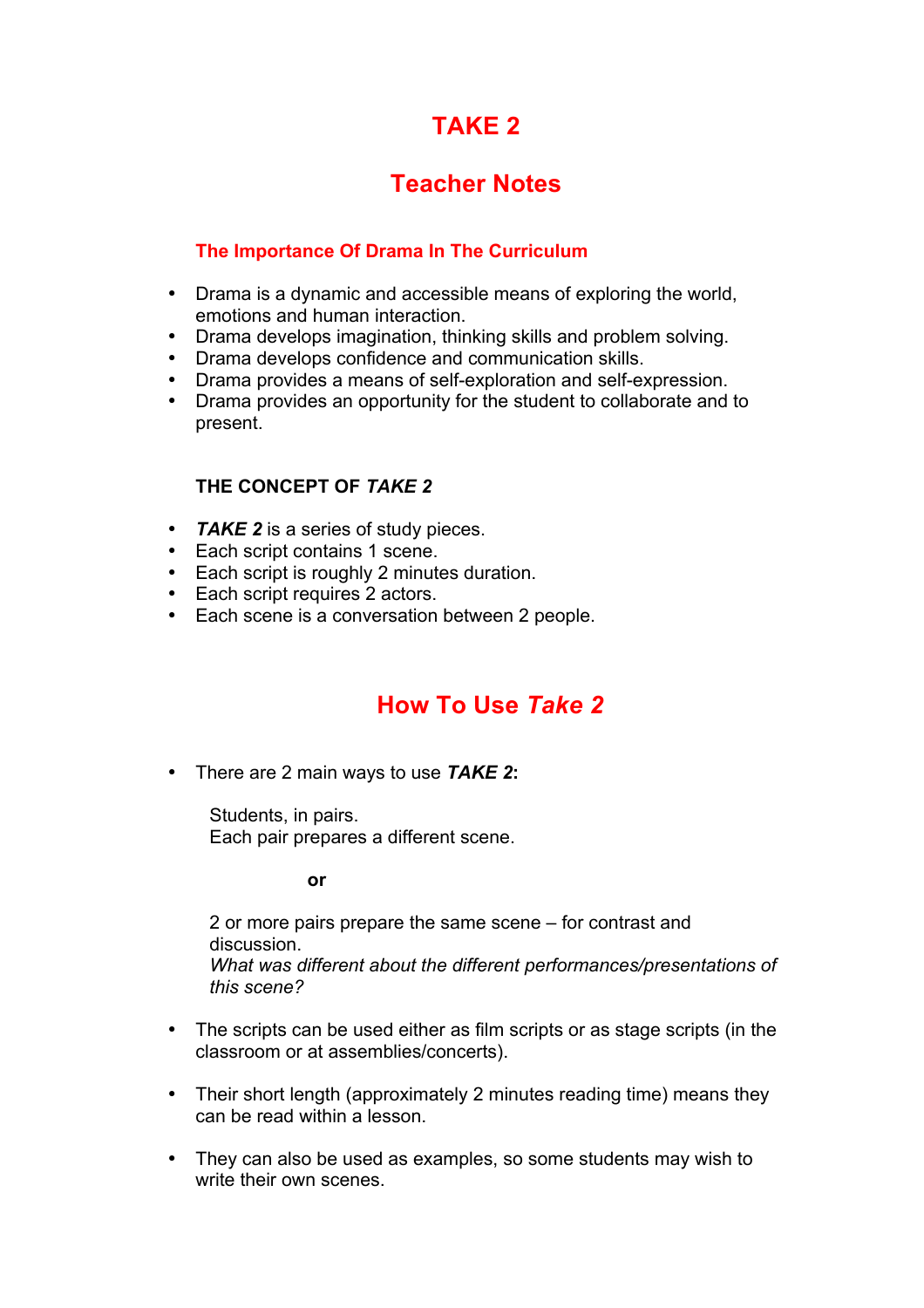# **Video Method**

## **CAMERA**

- These scenes can easily be shot on a typical home video camera with a built-in microphone. However, more professional results will be obtained by the use of better equipment, with an external microphone on a boom (or sitting on a table).
- Most of the scenes on the DVD were shot on a quality camera with external microphone, but the scenes, *Space Travel*, *Losing Penelope* and *Codgers* were shot on a home video camera with inbuilt microphone and using only natural daylight.
- Choose a location with good acoustics and encourage students to speak up.

### **TRIPOD**

• This is essential for steadiness of filming.

## **SOUND**

• As already mentioned, an external microphone provides the best quality sound. If using a camera with an in-built microphone, make sure you have the camera as close as possible to the actors.

## **LIGHTING**

• A workman's light is adequate to enhance the brilliance of a scene. This is not necessary if shooting outside.

### **LOG**

• Several 'takes' of each scene will probably be necessary, so it is a good idea to log the scenes. Allocate this task to a reliable student who will write the name of each scene in a log book and the number of 'takes'. When the teacher/director is satisfied with a 'take', make sure this is logged (noted) in the book, so that when it comes to editing you can quickly find the best take.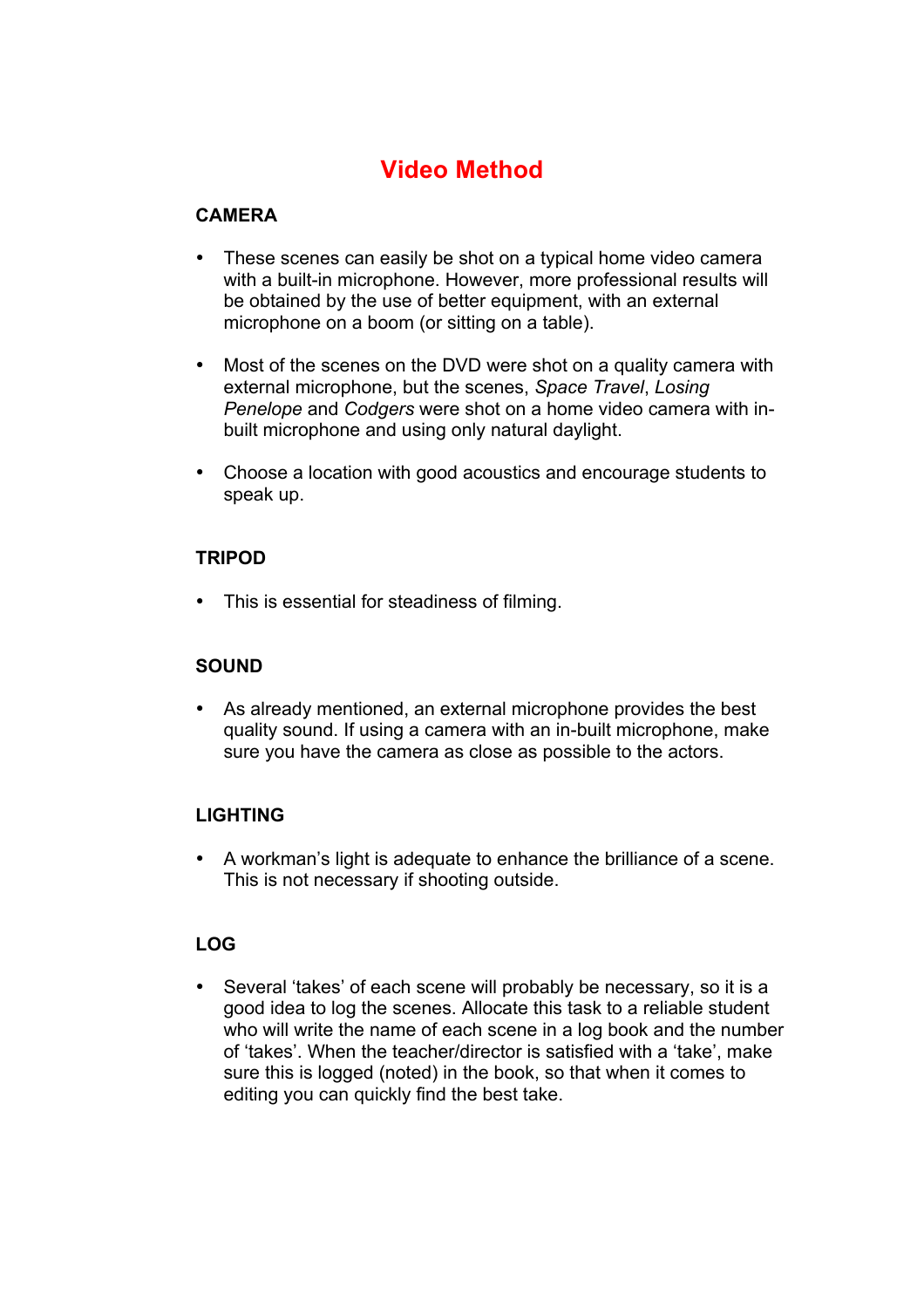#### **SPECIAL EFFECTS**

• In some of the scenes, you will notice some 'magic'. Eg the Witch's nose, the disappearing boy. This is very easy to achieve. Film the scene up to the point of the 'magical event', ensure the actors hold their positions before stopping the camera. Stop filming. Add the nose or remove the boy. Turn the camera on again and resume filming.

### **SET DRESSING**

- You might like to nominate a student as 'Art Director'. Very little should be needed in terms of set, but if you have the time and the inclination, you might decorate the background to suit the scene. Eg some stick-on stars for magical scenes, colourful drapes for *The Princesses*. Remember that all scenes are close-up shots of the two actors, so not much is seen in the background.
- If you are using the scenes as 'live' performances, you might like to be more creative.

#### **COSTUME**

- For most scenes, the actors are visible from the waist up. Hats easily define character and full costumes are not necessary.
- Students should be encouraged to provide their own costumes by borrowing from friends or searching Op Shops. Most children love dressing up, so if you have a school Dress-up box, go through it and offer suggestions or examples for each character.

#### **DIRECTION**

• Simplicity is the key if the scenes are to be filmed as 'talking heads'. Action should be kept to a minimum, special effects discouraged. There should be no changes in location within a scene. Each scene is a conversation between two people.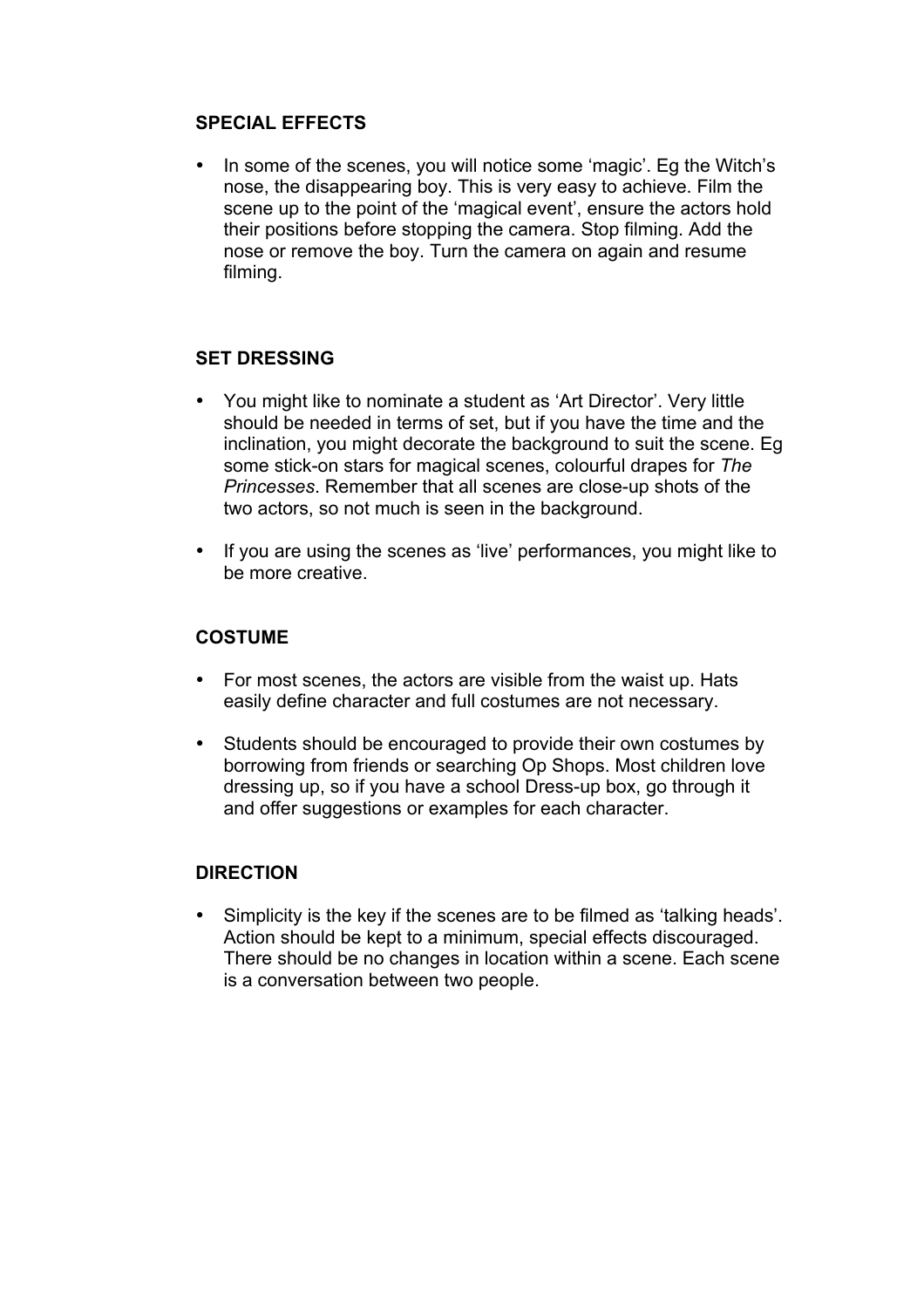# **The Process**

- Once the scenes are cast, students need to be given a 'deadline' for learning their scenes. Poorly learnt scenes will waste a lot of filming time and result in sloppy performances.
- Not all scenes are gender or age specific. You will see that on the DVD. There are two examples of *Who's Got Talent*, which demonstrates that it works equally well with different age groups. The scene *School Play* would work with boys instead of girls and other scenes could be done with a boy and girl actor.
- Props and costume need to be discussed (suggestions above) and there should be little or no expenditure on these easily-found items.
- It is a good idea to create a 'professional' ambience and to insist on absolute quiet during filming if this is to be done with the whole class present.

#### **NON-ACTING ROLES**

Crewing roles may be allocated for each scene so that those awaiting their turn to film are involved. Eg:

- **Assistant Director** who calls 'Quiet on the set'.
- **2<sup>nd</sup> assistant Director** who checks props before commencing.<br>• **Lighting Operator** to switch extra lighting on and off
- **Lighting Operator** to switch extra lighting on and off.
- **Wardrobe master/mistress** to check costume.
- **Make-up supervisor** to check any character make-up.<br>• **Sound effects operator** to operate CD player or perfo
- **Sound effects operator** to operate CD player or perform (or direct performance of) any instruments or sound-producers.

#### **STUDENT-WRITTEN SCRIPTS**

Some points for those students intending to write their own scenes.

- A 'theme' or genre' is a good place to start, eg Friendship, Horror, Fantasy.
- 2 pages should be the maximum length, and make the story a conversation between two people.
- Set the scene in one place (location).
- Avoid special effects or props that are difficult to find or to manage.
- Make the dialogue 'natural'.
- Give your story a good finish or punch line.
- Be imaginative. Give your actors a challenge!